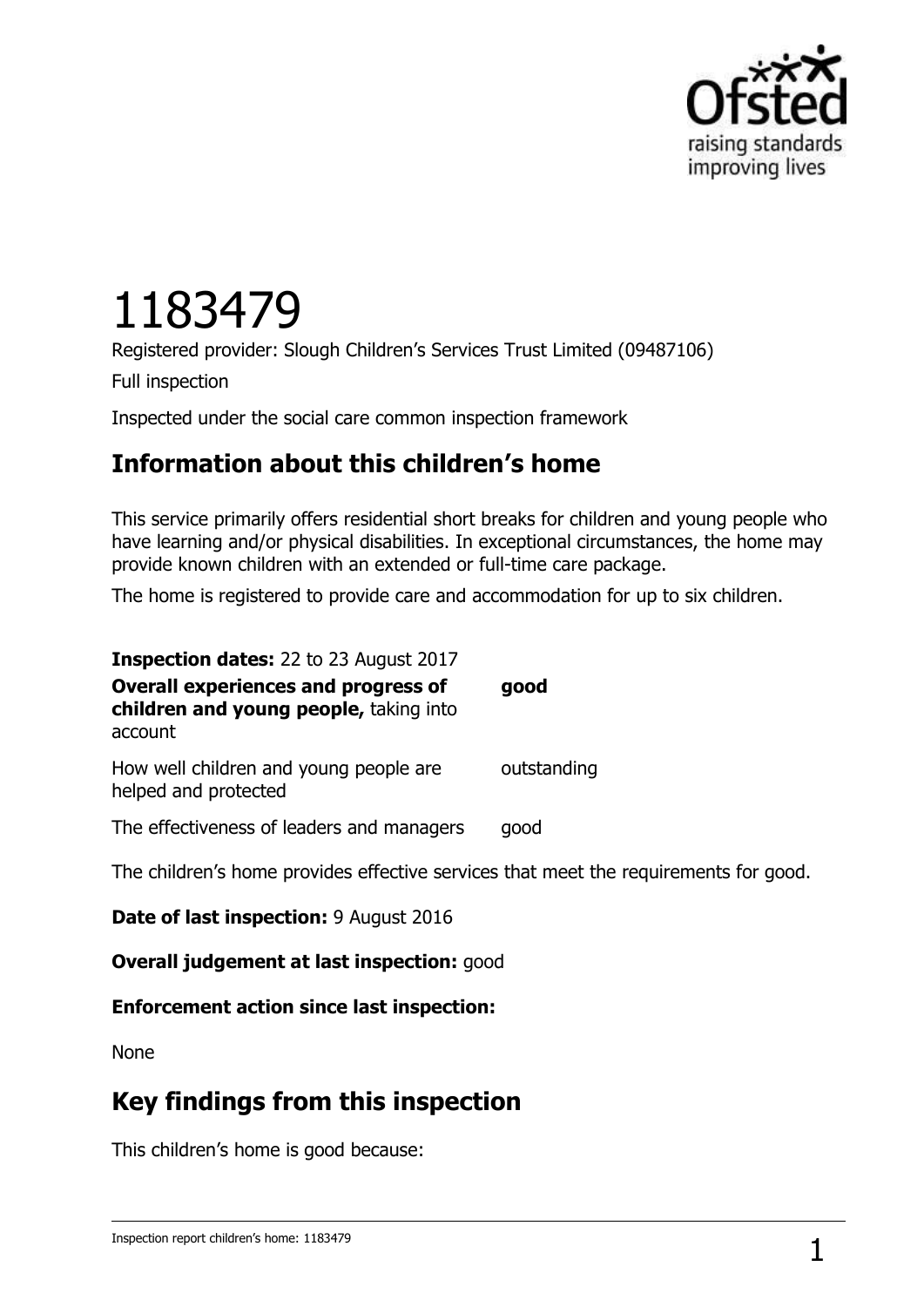

- Safeguarding practice is exemplary. The manager and staff pay careful attention to gathering information; they promptly refer to and collaborate with other agencies, and continue to work with families to ensure that children are safe.
- The manager and staff are creative in finding ways of meeting the needs of families, including the introduction of an outreach service, providing emergency day care and extending placements.
- There is a strong ethos of responding to the views of children and young people, particularly in deducing the meaning of the behaviour of those with a limited ability to communicate. When this demonstrates discontent, consideration is given to whether it constitutes a complaint and is dealt with appropriately.

The children's home's areas for development:

- $\blacksquare$  The home is not consistent in conforming to regulations regarding the monitoring and reviewing of its service, this includes notifications, reports of the independent person and reviews of the quality of care.
- Risk assessments regarding matters such as night-time emergency evacuation drills and the impact of newly admitted children and young people on those already using the service have not been adequately recorded.
- Staff appraisals have been significantly delayed.

## **Recent inspection history**

| <b>Inspection date</b> | <b>Inspection type</b> | <b>Inspection judgement</b> |
|------------------------|------------------------|-----------------------------|
| 09/08/2016             | Full                   | Good                        |
| 04/02/2016             | Interim                | Sustained effectiveness     |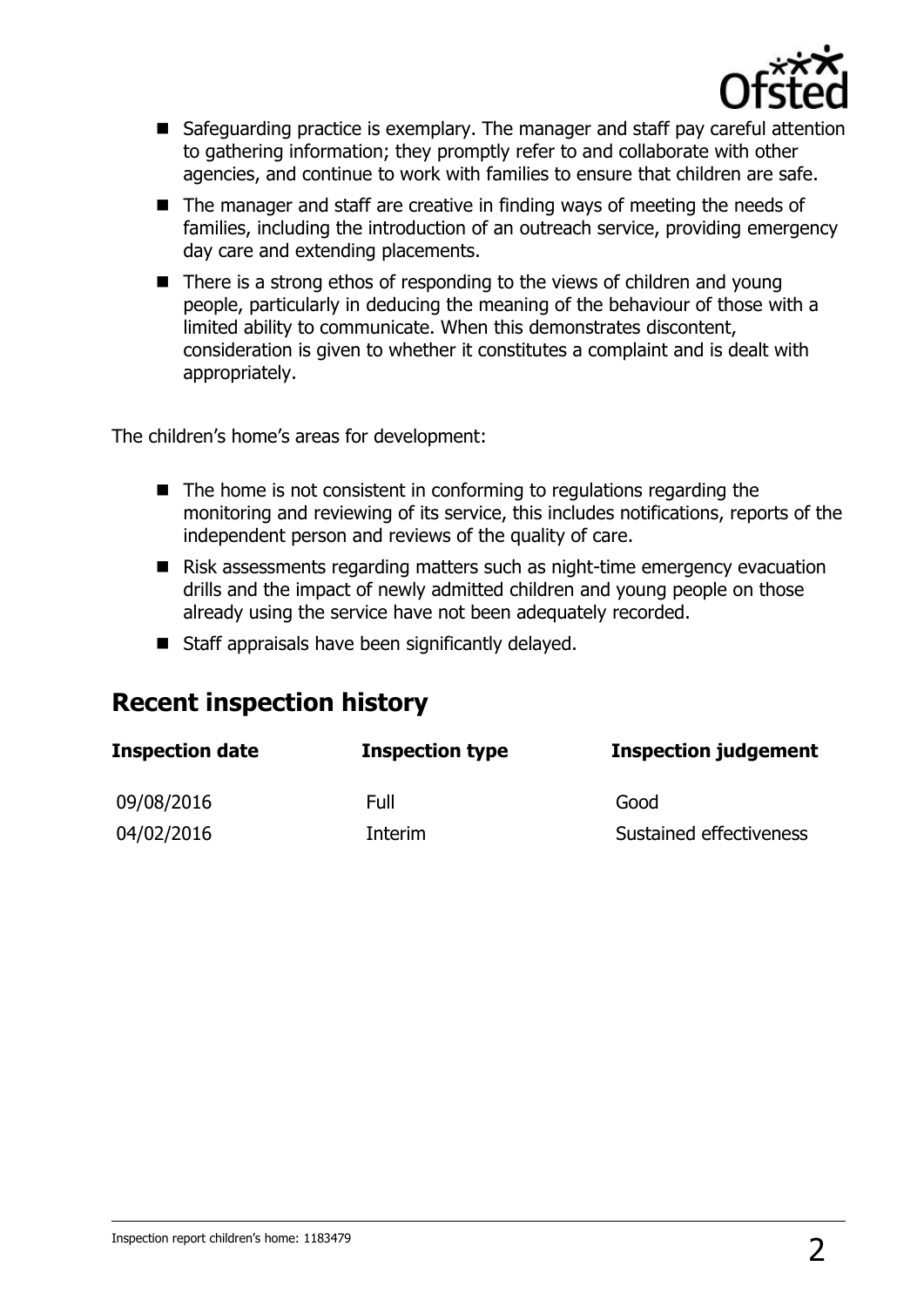

## **What does the children's home need to do to improve?**

#### **Statutory requirements**

This section sets out the actions that the registered person(s) must take to meet the Care Standards Act 2000, Children's Homes (England) Regulations 2015 and the 'Guide to the children's homes regulations including the quality standards'. The registered person(s) must comply within the given timescales.

| <b>Requirement</b>                                                                                                                                                                                                                                                                                                                                                                                                     | Due date   |
|------------------------------------------------------------------------------------------------------------------------------------------------------------------------------------------------------------------------------------------------------------------------------------------------------------------------------------------------------------------------------------------------------------------------|------------|
| The registered person must ensure that all employees have their<br>performance and fitness to perform their roles appraised at least<br>once every year. (Regulation 33 $(4)(c)$ )                                                                                                                                                                                                                                     | 30/09/2017 |
| The registered person must ensure that the independent person<br>carrying out visits to the home only inspects a child's case<br>records if the child's placing authority consent. The report must<br>set out the independent person's opinion as to whether children<br>are effectively safequarded and if the conduct of the home<br>promotes children's well-being. (Regulation 44 (2)(b) and (4)(a)<br>and $(b)$ ) | 30/09/2017 |
| The registered person must notify HMCI and each other relevant<br>person without delay if a child protection enquiry involving a<br>child is instigated; or concludes (in which case, the notification<br>must include the outcome of the child protection enquiry).<br>(Regulation 40 $(4)(d)(i$ and ii))                                                                                                             | 30/09/2017 |

#### **Recommendations**

- For children's homes to be nurturing and supportive environments that meet the needs of their children, they will, in most cases, be homely, domestic environments. ('Guide to the children's homes regulations including the quality standards', page 15, paragraph 3.9.) In particular, ensure that facilities are in good condition and accessible by children and young people.
- The registered person should only accept placements for children where they are satisfied that the home can respond effectively to the child's assessed needs as recorded in the child's relevant plans and where they have fully considered the impact that the placement will have on the existing group of children. ('Guide to the children's homes regulations including the quality standards', page 56, paragraph 11.4.) The impact risk assessment should consider and record the potential effect on children and young people who already use the service and actions or decisions that arise from this.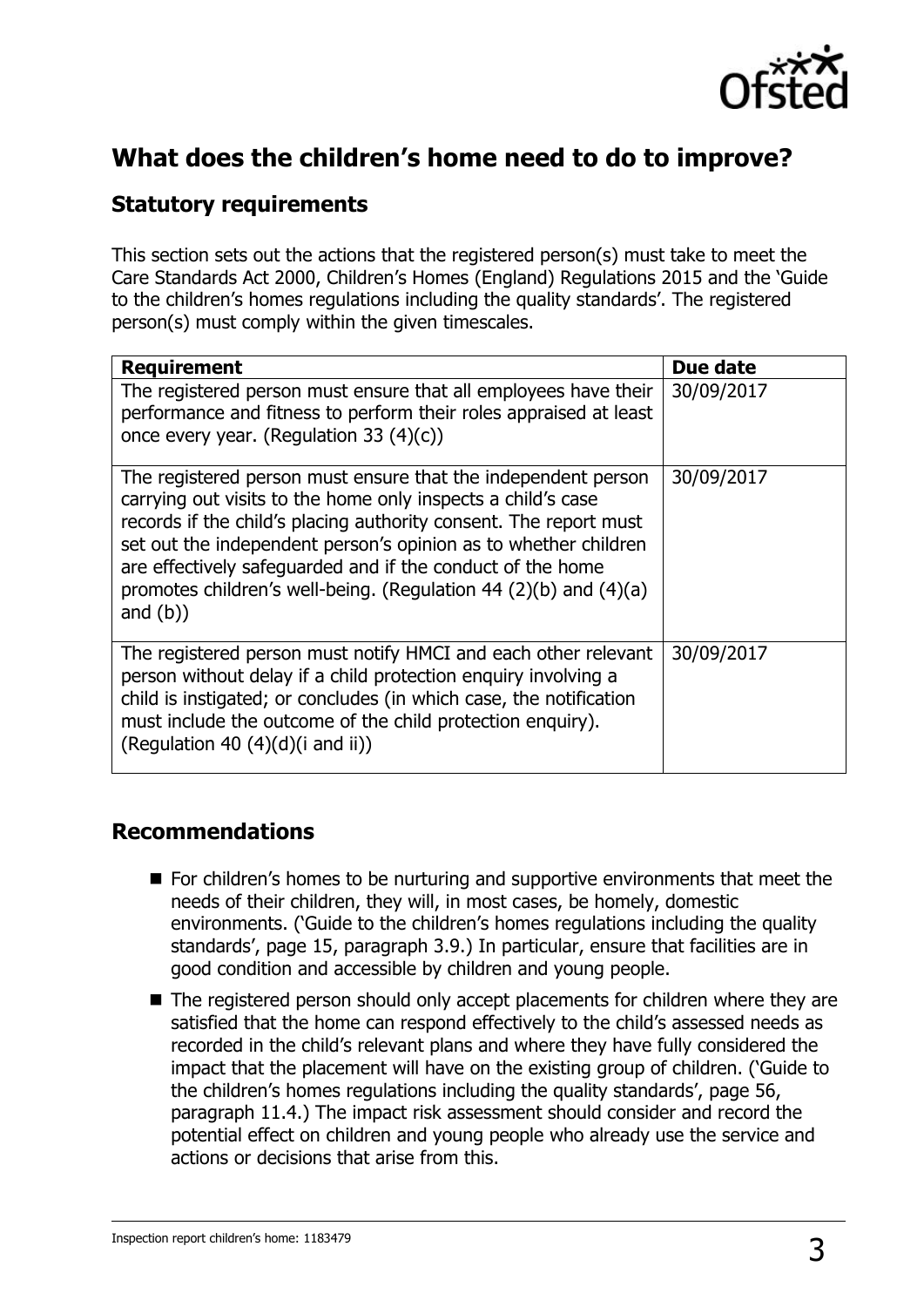

The responsible person must make and give effect to such arrangements as are appropriate, having regard to the size of his undertaking and the nature of its activities, for the effective planning, organisation, control, monitoring and review of the preventive and protective measures. The responsible person must record the arrangements referred to in paragraph (1) where he employs five or more employees. (The Regulatory Reform (Fire Safety) Order 2005 11(1) and (2)(a))

## **Inspection judgements**

#### **Overall experiences and progress of children and young people: good**

The manager is constantly looking to meet the needs of children and young people, utilising the resources, the services and skills of staff to best effect. A particularly successful development is the training of staff to be 'intervenors', assisting families with children with sensory impairments to access services or manage procedures, such as undergoing blood tests.

Staff have identified that a young person's family relationships were close to breaking down and made arrangements to offer him extended stays, adapting the service's statement of purpose to include such placements. This has proved highly successful with relationships with parent and siblings now much improved, and the frequency of challenging behaviour within the home reduced to a quarter of what it was. Routines have been established that the young person is able to follow well and as a result the young person has become more independent.

All children and young people have targets set to increase their independence and capacity to enjoy life. When they reach the age of 14, these are converted to 'pathway plans' to focus on areas that will help young people to manage once they are adults. Since the last inspection, steps towards the targets have been introduced, from 'beginner' to 'proficient'; children and young people physically move their photograph up the steps when it is deemed that they have reached the next level. This marks their achievement and gives some young people great pleasure.

The majority of children and young people are making progress across a range of developmental areas, some significantly so. These include accepting being away from family, making sandwiches, self-care and toileting. Staff have successfully used strategies to reduce one young person's obsessive behaviours and helped her to manage difficult situations without them. Some skills have been transferred to other settings; one parent described how her son will now 'put his bag away, puts dirty things in the laundry and clothes not used in his wardrobe,' on returning from his short break. She has also noted, 'He is more confident with other people now; I can tell the difference in him.'

'Table top' activities, each with their own bag, have been introduced that children and young people can undertake with staff. This provides them with a focus, widens their repertoire of activities and gives them opportunities for social interaction.

Some areas of the premises, the sensory room and the garden, are looking worn, but the manager has not been able to implement improvements due to a lack of funding. This means that some areas of the garden are no longer accessible to children and young people because they are unsafe. Bedrooms are being refurbished, with staff and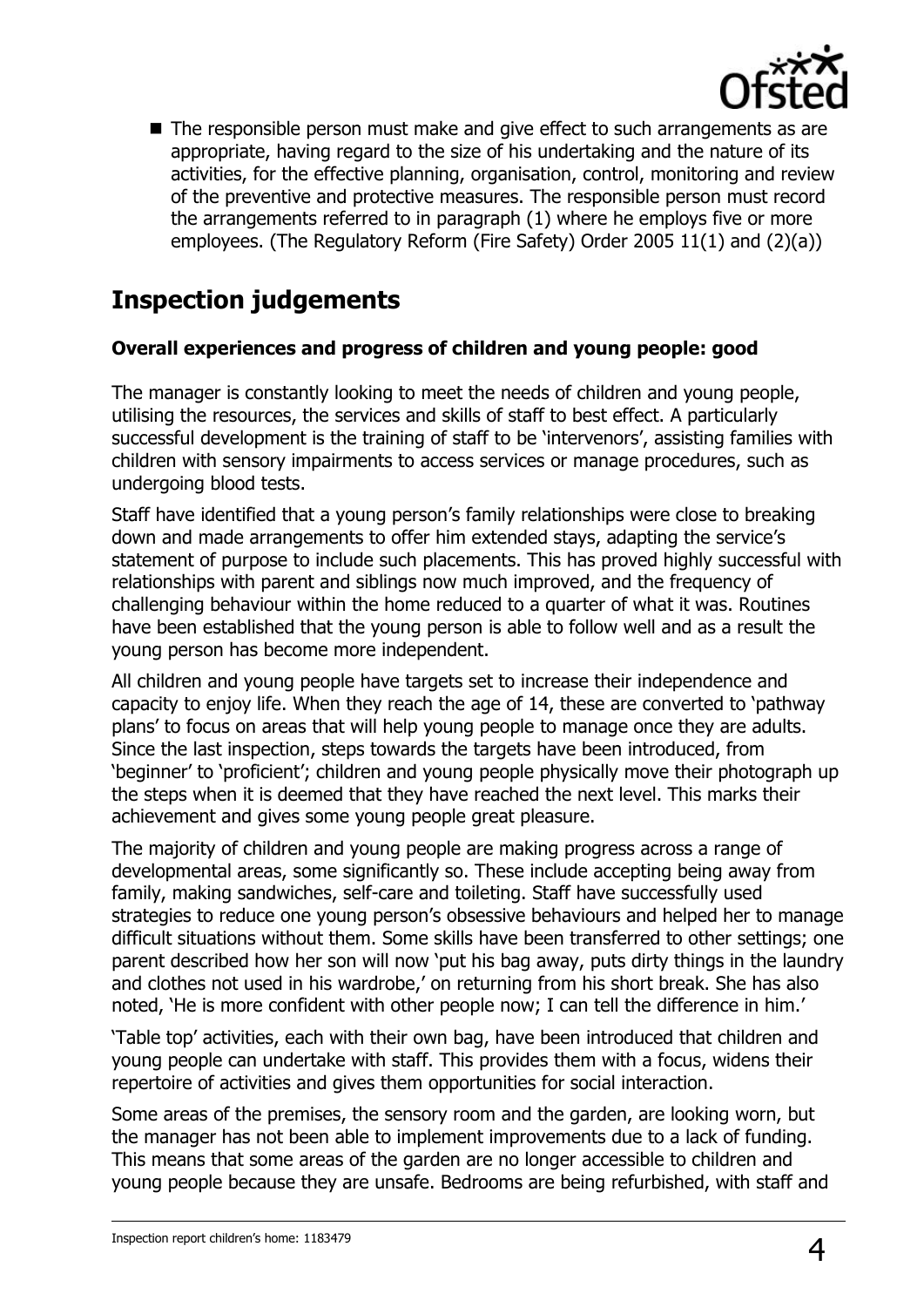

volunteers undertaking the decorating.

Staff conduct admissions at a pace that children and their parents are comfortable with so that they are confident that they can manage the next stage of introductions, from initial visits, through tea visits and extended day care, to staying overnight.

Children's and young people's health is methodically monitored. Staff responded well to a medical emergency, following protocols, administering emergency medication and providing paramedics with pre-prepared information. The child's health was effectively safeguarded, but the manager was keen to learn lessons and has implemented further precautions to make the child's stays even safer.

#### **How well children and young people are helped and protected: outstanding**

Staff have been highly vigilant in monitoring and gathering information that led to concerns about a young person. This was promptly referred to the appropriate agency with a clear presentation of the evidence, together with what the team had already done to identify potential causes. Other professionals were most complimentary of the role that staff members played in the subsequent enquiry, including the confidence that they had in their information, the recalling of conversations and their insight into the family situation. One professional said, 'Strategy discussions with the home were key; it was a very good piece of work.'

The standard of this work, in terms of its thoroughness, proficiency and effective collaboration with other agencies, led to the successful safeguarding of a young person. In doing so, staff did not lose sight of the need of the family for continued support. This is exemplary.

Parents spoken to believe that their children are safe while staying at the home. A mother commented, 'They are the only people I trust with my son. Once, [when he put himself in danger] the staff member dealt with him like he was her own child. He is 100% safe with them.'

Health and safety are a high priority for the manager who has instituted a new monitoring system for fire safety that ensures staff conduct tests and evacuation drills within the recommended frequency. However, on the day of the inspection an external fire exit was blocked on the outside. This was immediately rectified and new signs put up on the exterior before the end of the inspection to identify all fire doors and pointing out the need to keep them clear.

The manager has instilled a culture in which all staff seek and value children's and young people's views. This is exemplified by the recent practice of identifying when the behaviour of those who have limited ability to communicate indicates that they are complaining about an aspect of the service. Staff act as an advocate for the child or young person, recording the behaviour and making the link to the grievance. The manager treats and records this as a complaint. Outcomes have been tangible for the young person, such as changing the day that they stay, and when this has been explained to them a typical response has been a 'thumbs up'.

There is a high level of supervision of children and young people so that they are unlikely to be at risk of going missing or being subject to exploitation while in the care of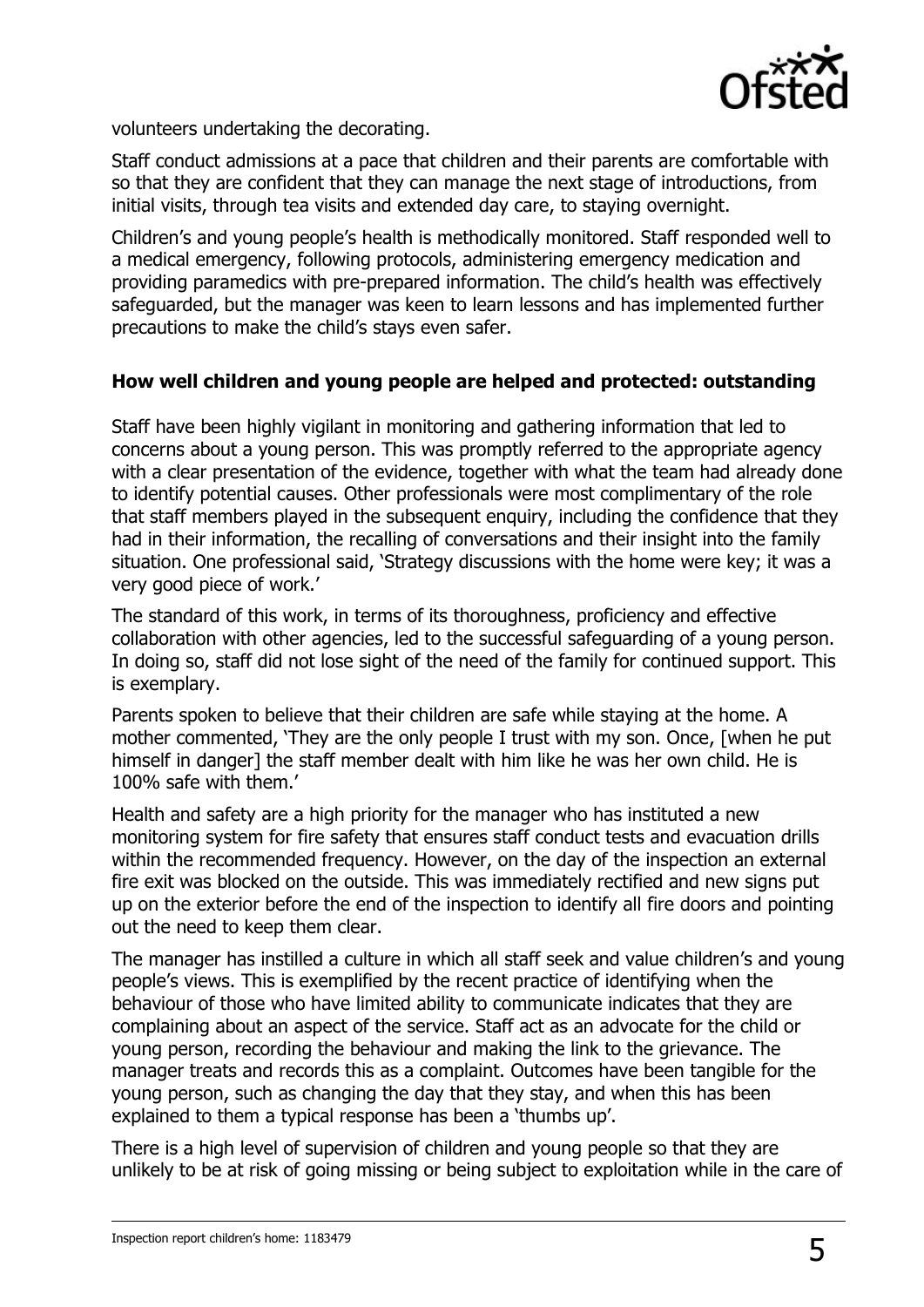

the home. Nevertheless, staff take opportunities to explain the risks of such things as running off from staff when out and what to do if the fire alarm goes off, as far as the individual child or young person is able to understand the concepts.

Interactions of staff with young people are characterised by patience, humour and perseverance. There is an obvious affection that many young people reciprocate; some ask for hugs or seek out members of staff to greet. The warmth and trust of these relationships often leads to challenging behaviour reducing over time. Since one young person's stays have been extended, to prevent a breakdown in family relationships, he has been increasingly settled. He is able to follow routines that reduce his anxieties and incidents have dropped to a quarter of what they were.

#### **The effectiveness of leaders and managers: good**

The manager has brought drive and passion to the role with a willingness to think beyond the current provision to meet the needs of children and young people. This has led to staff visiting family homes to help parents to implement strategies and methods that work in the short-break service and to extending placements.

There has been a significant reduction in the number of short breaks that have been cancelled due to insufficient staff being available. In addition, an extra member of staff has been deployed in the holidays to provide more opportunities for children and young people to undertake activities. The provider is making efforts to recruit to vacant posts but, in the meantime, has been employing agency staff to cover. Although the manager attempts to engage the same workers so that there is continuity for children and young people, this has led to some shifts having more agency staff than permanent staff, contravening statutory guidance.

Care planning is strong, making excellent use of information from schools and parents to formulate risk assessments, behaviour support plans and targets for children and young people. Impact risk assessments are drawn up but they do not address the potential risks to others already using the service nor do they make clear the connection between the outcome of the assessment and decisions made, such as where to offer a place and who to match the young person with.

Placement plans are generally well written and the manager and staff ensure that there is no drift in implementing them. However, they lack any information as to how young people have been able to contribute to them, or how their cultural background has been taken into account.

The majority of files viewed were in good order and evidence an auditing process. However, this had not identified anomalies including the lack of consents from placing authorities for the independent person to view them and risk assessments on one file which were not completed in the correct format.

Staff engage well with wider networks to pool resources, share information and coordinate efforts to increase the ability of different agencies to meet the needs of particular young people. This includes making joint visits with social workers and assisting parents with health appointments. The provider has plans to strengthen formal links to the local safeguarding children's board but already makes good use of the local authority's designated officer, consulting her on safeguarding issues and making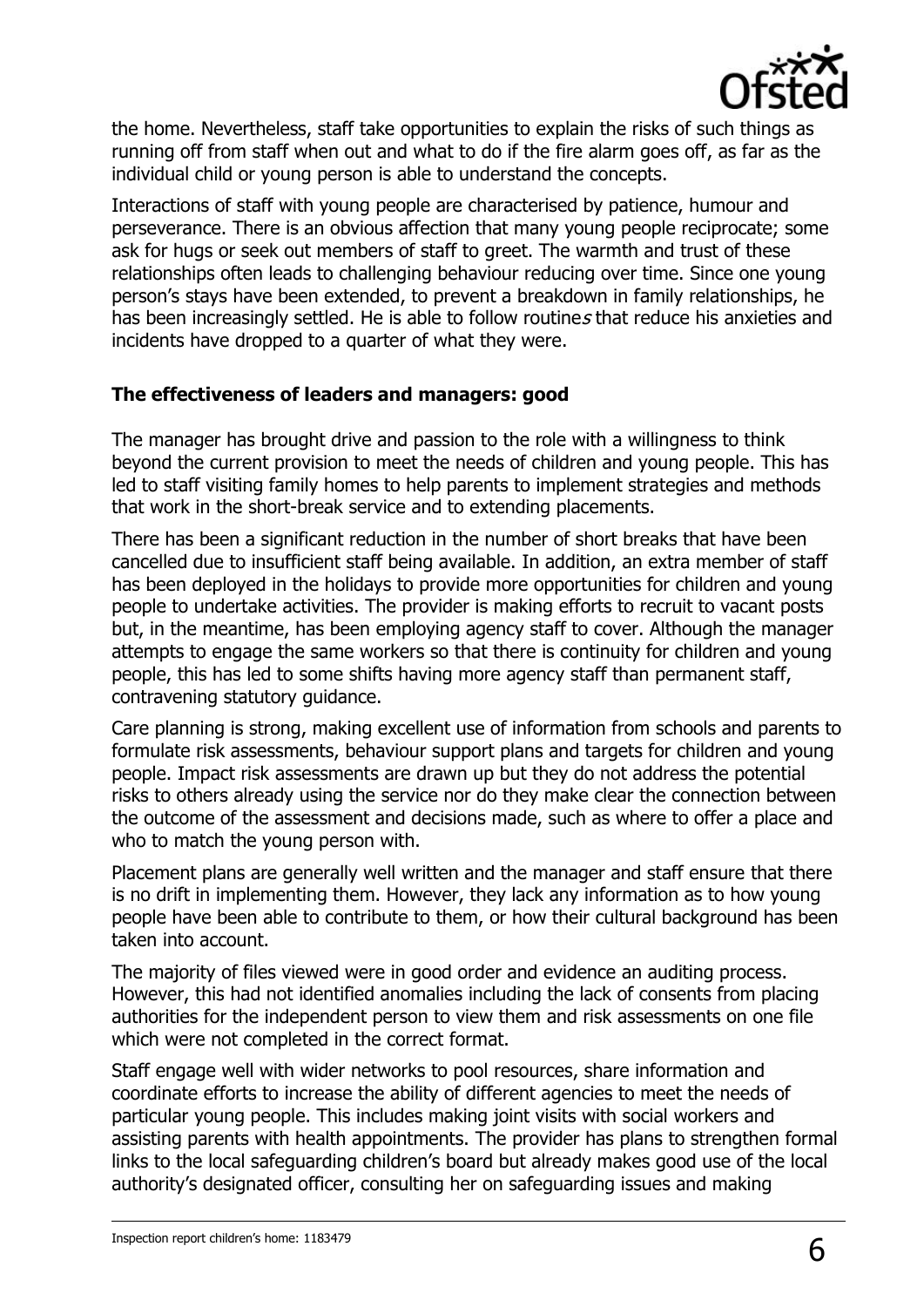

appropriate referrals.

The manager has not been sufficiently diligent in ensuring that Ofsted are informed about developments in the home, failing to notify HMCI of a child protection enquiry and only belatedly producing a review of care under Regulation 45. Regulation 44 reports do not state the independent person's view as to whether children are effectively safeguarded and if the home promotes children's well-being, despite this being a requirement at the previous inspection.

Other monitoring systems have been significantly improved, including medication records, fire checks and tests and training that staff undertake. Staff have meticulously recorded information for each of these so that it is unlikely that processes to ensure the safety of children and young people would be compromised. One error in the administration of medication has occurred, but the staff involved immediately identified the error. The manager has re-enforced the necessity to get medication right every time it is given, although on this occasion it had no observable effect on the child concerned. Another agency has adopted the home's system of recording the administration of medication and stock recording to strengthen their own procedures.

Logs of physical intervention do not universally contain all the information required to make it clear why staff used a restraint, although the information may be available elsewhere. There was no record of when staff had been debriefed and recent entries in the log had not been subject to monitoring by the manager. This could lead to opportunities to learn from practice not being taken.

Staff spoken to commented on the manager and her deputy 'seeing the bigger picture' and 'we know much more about where we are going, making the service bigger and better'. They report that, 'Support is good, but with a busy unit supervision does not always happen on time.' Appraisals were late at the time of the last inspection and have not been conducted since.

The manager has made good use of research to develop the service. One example is finding out that children and young people with autistic spectrum disorders are less likely to pull curtains and blinds down if they are the same colour as the walls that they are on. Some redecorated rooms have incorporated this and experience has born the research out. This means that occupants of those rooms have not been overstimulated, have a nicer environment and have their privacy maintained.

## **Information about this inspection**

Inspectors have looked closely at the experiences and progress of children and young people. Inspectors considered the quality of work and the differences made to the lives of children and young people. They watched how professional staff work with children and young people and each other and discussed the effectiveness of help and care provided. Wherever possible, they talked to children and young people and their families. In addition, the inspectors have tried to understand what the children's home knows about how well it is performing, how well it is doing and what difference it is making for the children and young people whom it is trying to help, protect and look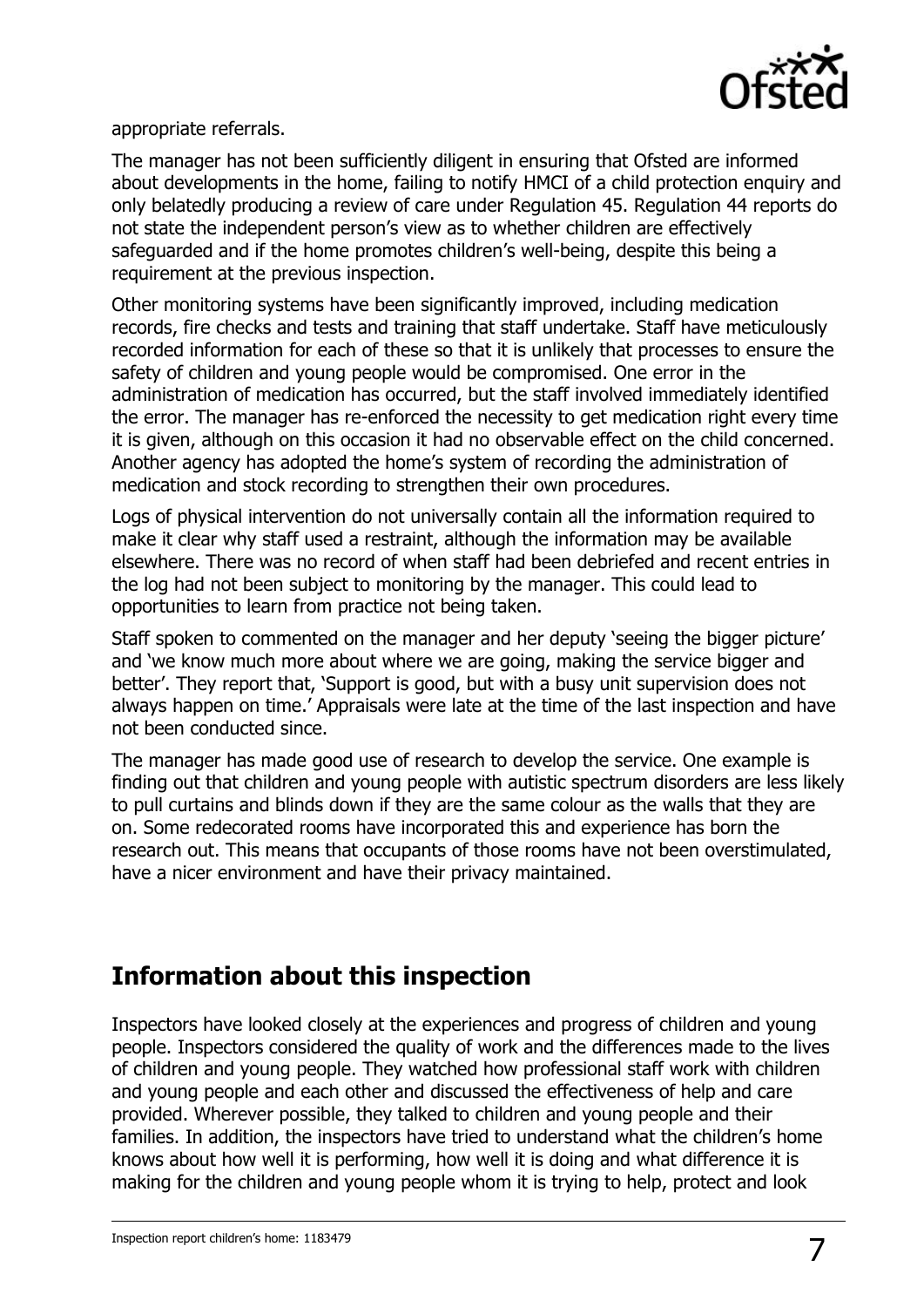

after.

Using the 'Social care common inspection framework', this inspection was carried out under the Care Standards Act 2000 to assess the effectiveness of the service, how it meets the core functions of the service as set out in legislation, and to consider how well it complies with the Children's Homes (England) Regulations 2015 and the 'Guide to the children's homes regulations including the quality standards'.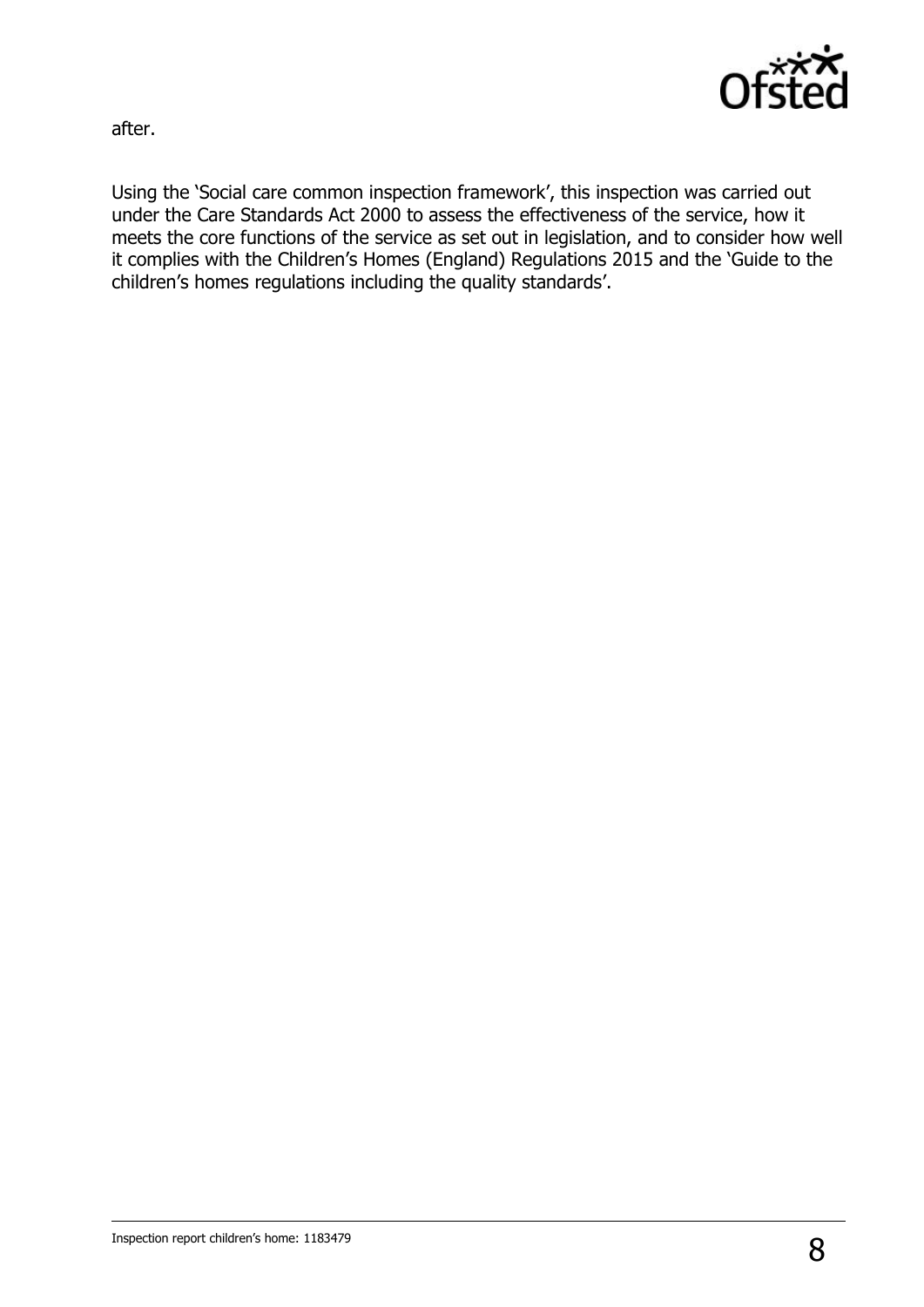

# **Children's home details**

#### **Unique reference number:** 1183479

**Provision sub-type:** Children's home

**Registered provider:** Slough Children's Services Trust Limited (09487106)

**Registered provider address:** Ground Floor West, St Martin's Place, 51 Bath Road, Slough, Buckinghamshire SL1 3UF

**Responsible individual:** Jackie Pape

**Registered manager:** Post vacant

## **Inspector(s)**

Chris Peel: social care inspector